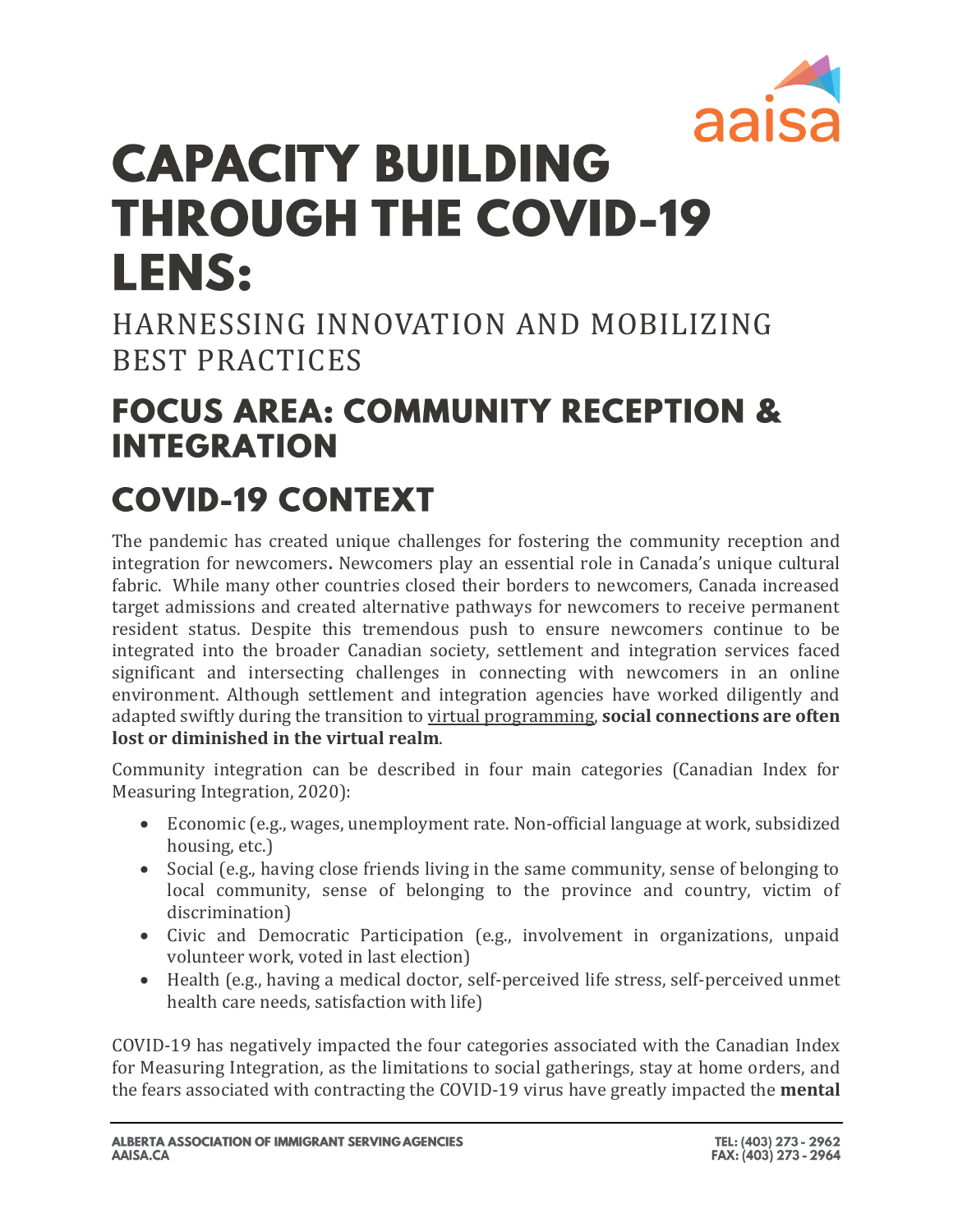

health, employment safety and security, access to healthcare and face-to **community engagement** of both service providers and newcomers.

Many **small centres** have identified a need for attracting and retaining newcomers to contribute to the vibrance, diversity, and productivity of their localities and aspire to do so by building strong community relations with newcomers and the existing population. While social segregation is always a barrier to community integration and rural renewal, COVID-19 has added additional layers of complexity. Within geographic or residential areas, groups can be segregated by race or ethnicity, resulting in segregation dictated by the wills and values of the people involved who choose to live together, as well as their economic standing (Henry et al., 2021). With COVID-19 restrictions greatly eliminating face-to-face interactions, newcomers have had limited opportunities to build social connections within their communities to strengthen social capital and integrate. This further promotes social segregation which thereby inhibits community integration.

### **VULNERABLE POPULATIONS:**

**Newcomer women** have been disproportionately negatively impacted by the pandemic. Prior to the pandemic, women have shown to have higher expectations of balancing personal and professional demands (Gerstel, 2000). From being responsible for childcare and cleaning, as well as participating in language courses and finding formal employment to contribute to household income, women have experienced unique setbacks that have exacerbated existing gender related inequalities since the onset of the pandemic.

**Refugee youth** have been identified as another vulnerable group during the pandemic, experiencing increased negative mental health and educational setbacks. From high stress levels to a lack of support system that would normally be accessible through face-to-face interactions, refugee youth have suffered from a decrease in academic and language development, technological access, and digital literacy (Canadian Council for Refugees, 2020).

The COVID-19 context has also created a remanence of **Anti-Asian sentiment** where viruses and diseases were unjustly blamed on Asian Canadian populations, creating a social environment of xenophobia and exclusion which resulted in an increase of discriminatory acts such as microaggressions and physical injury (Angus Reid Institute, 2020).

**Newcomers who do not hold permanent resident status** have always faced unique vulnerabilities, many of which have been exacerbated by the pandemic. Many settlement and integration services are offered exclusively to permanent residents, excluding newcomers with more precarious status, including many Temporary Foreign Workers (TFWs), many of whom experienced COVID-19 outbreaks in their workplaces.

Please note that underlined terms throughout the backgrounder can be found in the **Glossary**.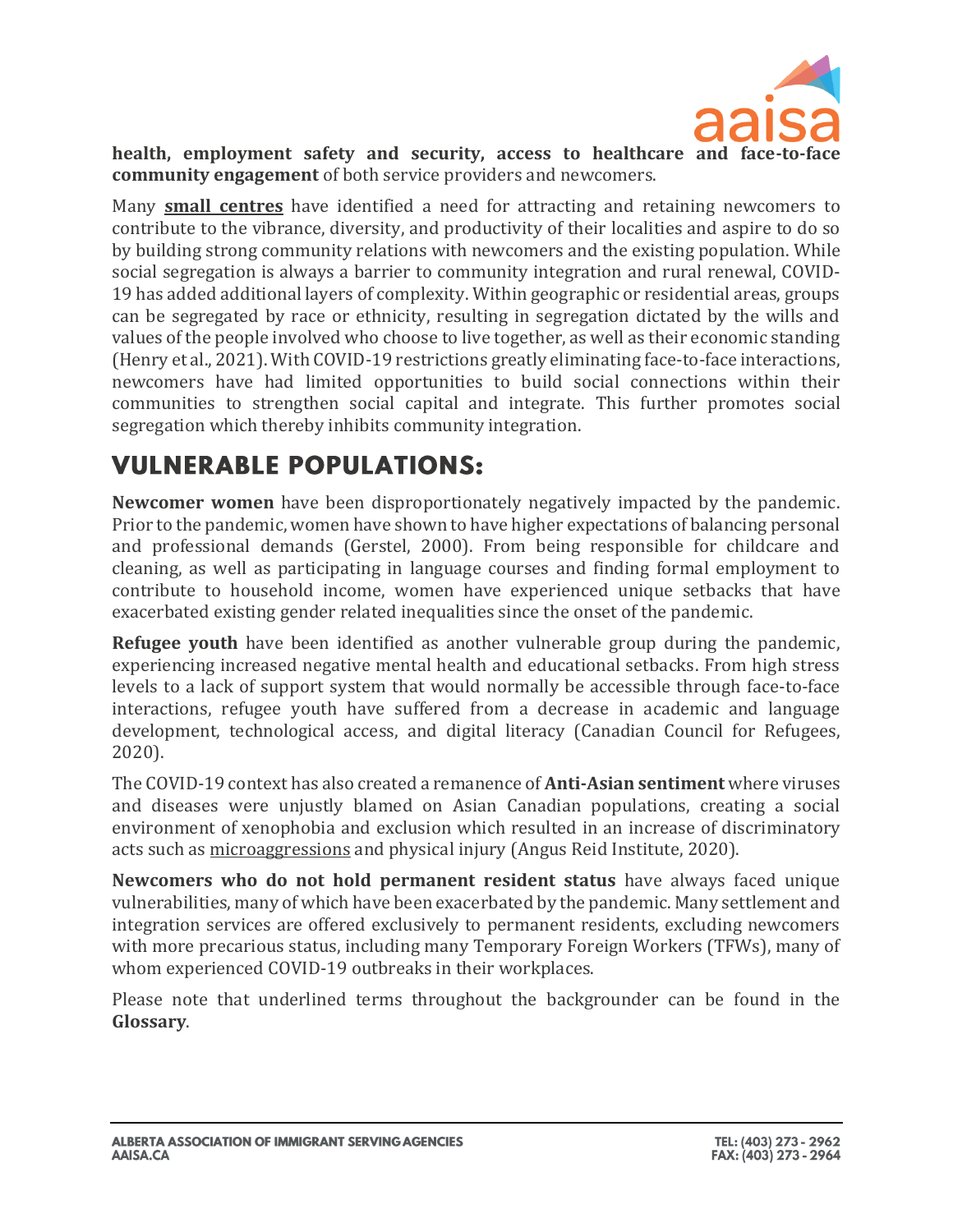

### **PRELIMINARY OBSERVATIONS**

### **CHALLENGES AND BARRIERS**

#### **Organizational level:**

- The nearly immediate restrictions to in-person programming forced many community integration related programs to be converted to an online approach or cancelled entirely which has decreased the ability to foster community and social connections
- Limited opportunities for outreach and promotion of newcomer services
	- o Outreach has traditionally been done face-to-face to promote in-person connection between newcomers and the existing community. In-person engagement has been identified as a positive method of building trust and relationship building within the community, while the transition to online service delivery has greatly impeded the ability to promote services available for newcomer integration

#### **Client level:**

- With outreach transitioned to an online format, many newcomers have fallen through the gaps to access services that community integration agencies are seeking to promote. Often, newcomers arrive to Alberta without sufficient technological access and the digital literacy required to even learn about the online services available exclusively to them. Unintentional apathy to community reception and integration programs and services stagnates social capital within the community and results in a lower quality of life for newcomers. The impacts of decreased community integration can be seen through (Canadian Index Measuring Integration, 2020):
	- o Lower physical and mental health
	- o Challenges building and/or maintaining meaningful friendships
	- o Higher unemployment rates
	- o Decreased feeling of belonging in the community
- Newcomers have faced barriers with translation required in components necessary to settlement and integration (e.g., *accessing a translator to attend medical appointments with them, booking COVID-19 tests/vaccines*, *transition for school aged children to attend school online*).
- School aged children struggling to maintain the same quality of education when transitioned to the virtual realm due to stay at home orders
	- o Both parents and students have struggled with technological access, language barriers, and balancing of home demands to create successful learning environments for students to participate in virtual schooling
	- o In some cases, these barriers have resulted in students no longer participating in formal education during the pandemic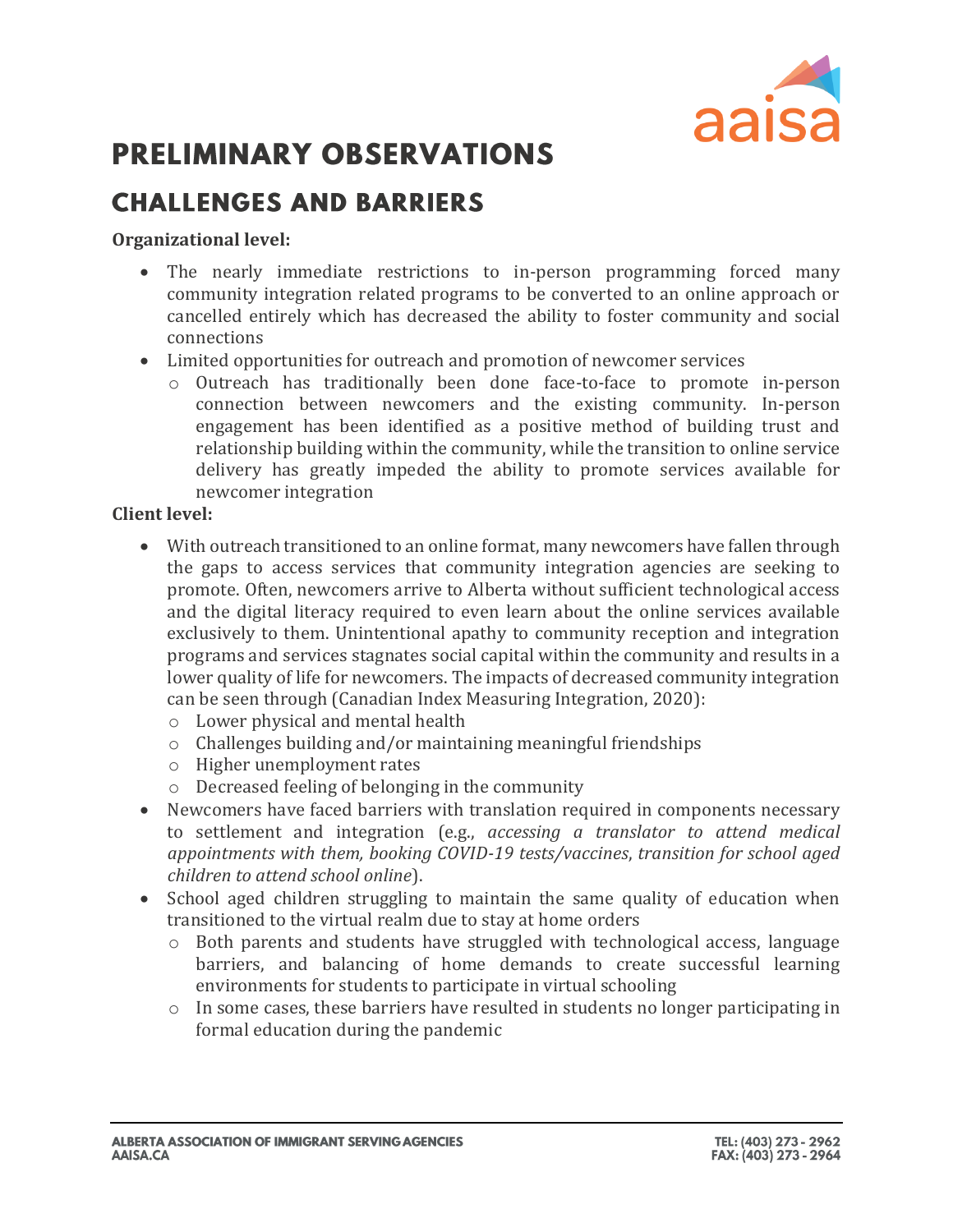

### **BEST PRACTICES**

- Pop up COVID-19 vaccination clinics
	- o Many newcomer-serving agencies partnered with Alberta Health Services and local governments to create vaccination clinics in neighbourhoods with higher proportions of newcomers.
	- o These clinics were designed to remove as many barriers as possible to ensure newcomers in Albertan Local Geographic Areas with higher rates of COVID-19 infection were able to access the COVID-19 vaccines. The barriers removed include:
		- Hosting the clinics on weekends in attempt to prevent the need to take time off work
		- Pop up facilities were chosen in well known community centers that were easily accessible through public transportation
		- Offering free transportation through rideshare partnerships (e.g., Uber)
		- Offering translators in several languages
	- o In-person vaccination clinics removed the barriers of signing up for a vaccine appointment (e.g., *waiting for extended periods of time to get through the 811 line, calling multiple pharmacies to find availability, digital literacy needed to navigate booking a vaccine appointment online, identifying locations of immunization facilities or pharmacies that are not local, etc*.)
- Partnerships between newcomer serving organizations to create culturally competent food hampers for immigrants
- Conversation Circles
	- $\circ$  Created with the intention of practicing speaking English with volunteers but also acts as a method of outreach to inform newcomers of local community resources available to them
- Shifting towards a virtual mentoring program for children and youth to foster a social emotion capacities
	- o These mentorship programs can be paired with virtual tutoring services to support the transition to virtual learning for students during the pandemic

### **SAMPLE FOCUS GROUP QUESTIONS**

- What are the barriers to connecting newcomers to the community amidst COVID-19?
- What patterns have been observed in relation to racism and discrimination experienced based on misconceptions around COVID-19?
- What are the interventions implemented to increase community connections during the COVID-19 pandemic?
- What have been the best practices and approaches utilized to increase community connections during the COVID-19 pandemic?
- How have agencies navigated pre-existing or emergent barriers pertaining to community integration amidst the public health context?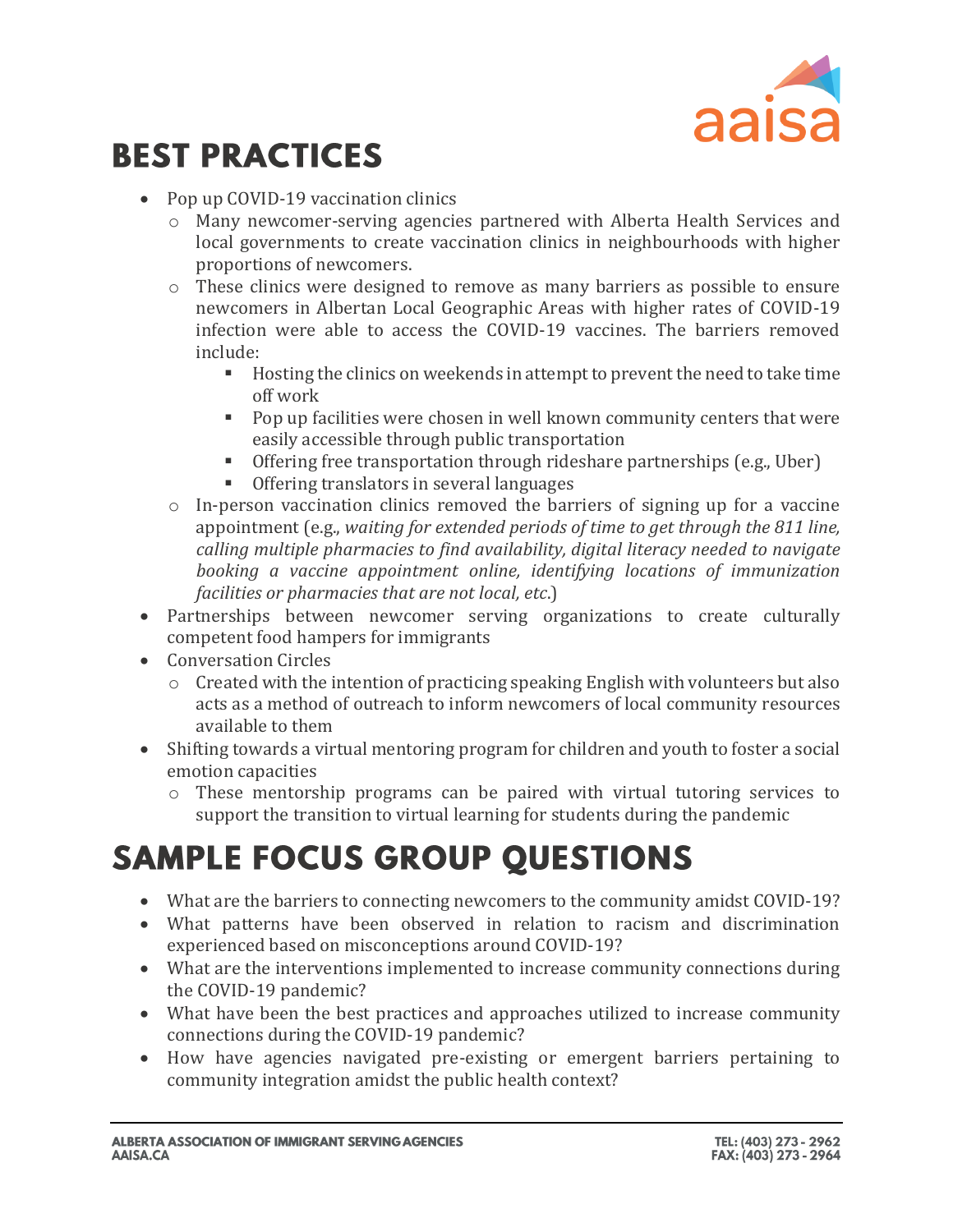

- What learnings from the COVID-19 context of community reception and integration are worthwhile to leverage into organizational capacity building and professional development?
- What emerging practices have transformed service delivery and are most effective for supporting newcomers' community integration in the context of COVID-19 and its long-term impacts?
- What approaches across agencies can strengthen the network of community reception and integration services and develop sector-wide capacity to support newcomers with these emergent needs in relation to community reception and integration?
- What approaches have been developed to ensure effective community reception and integration service delivery to newcomers with complex needs or those who have traditionally been underserved?
- What specific issues have emerged from COVID-19 that have prompted you and your partner agencies to develop collaborative responses pertaining to community reception and integration services?

# **GLOSSARY**

**[Digital literacy:](http://uis.unesco.org/en/blog/global-framework-measure-digital-literacy)** Having the ability to define, access, manage, understand, integrate, communicate, evaluate and create information safely and appropriately through digital technologies for employment, decent jobs and entrepreneurship. It includes competencies that are variously referred to as computer literacy, Information Communications Technology (ICT)literacy, information literacy and media literacy. It entails the ability to identify and use technology confidently, creatively, and critically to meet the demands and challenges of living, learning and working in a digital society. It extends beyond simple digital consumption behaviour and into digital fluency.

**[Microaggression:](https://www.merriam-webster.com/dictionary/microaggression)** A comment or action that subtly and often unconsciously or unintentionally expresses a prejudice attitude toward a member of a marginalized group (such as a racial minority).

*[Examples include:](https://angusreid.org/anti-asian-discrimination/)*

- *Being asked "Where were you born?"*
- *Being told they "Speak good English" to someone with an accent*
- *Imitating/impersonating someone of a different ethnicity*

**Small Centre:** All territory lying outside of the Calgary and Edmonton metropolitan areas.

**Technological access:** Access to the physical capacities to technology. A lack of technological access can include the infrastructure needed for internet access (particularly prevalent in rural areas or small centres), lack of access to internet due to financial limitations, insufficient devices to participate in virtual programming (e.g., sharing laptops within a household with children needing to participate in virtual schooling and parents